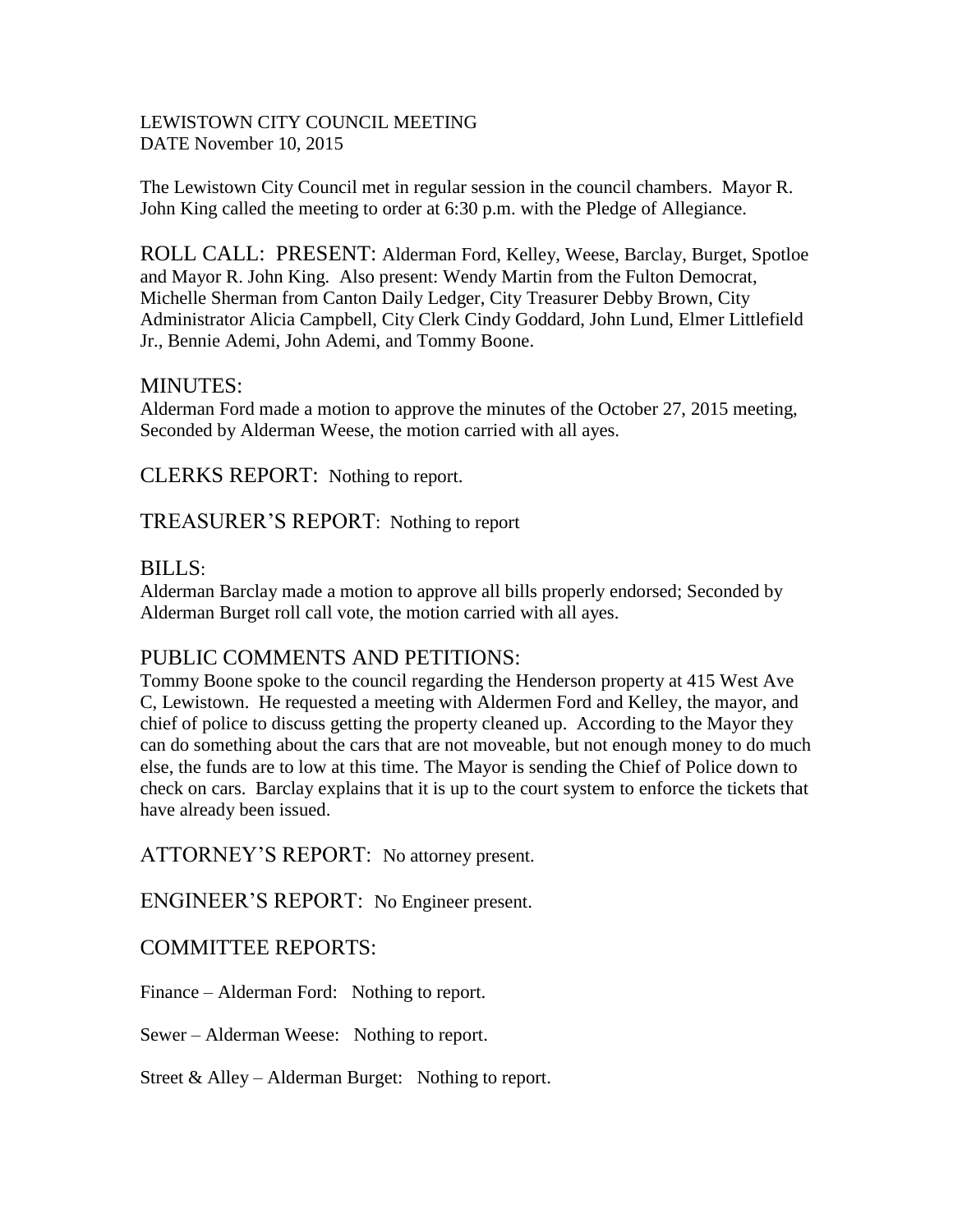Page 2 November 10, 2015

Police/ESDA – Alderman Spotloe: Nothing to report.

Water – Alderman Barclay: Three pages of delinquent water bills, around five bills that have had no payments since September. Wanted to know why they haven't had a report presented till now.

Utilities/Publications – Alderman Kelley: Nothing to report.

Buildings and Grounds – Alderman Kelley: Nothing to report.

Tourism – Mayor King: Nothing to report.

### OLD BUSINESS:

Vote on TIF Agreement with Fulton County for American Legion Building - They amount of \$71,000.00 was presented for improvements. No county representative was at the council meeting to request the TIF money. Alderman Burget suggested \$30,000.00, with stipulation if they move out the city gets the building or they pay the money back. Alderman Ford stated that regarding the amount of the funds left that is the most the city could do. The city needs enough left to fix the sidewalk. Alderman Spotloe was worried about depleting the funds, but it will replenish itself each year. (\$72,000.00 to 75,000.00 a year comes in).

Alderman Kelley suggested \$25,000.00 with the same stipulation. A motion was made by Alderman Burget to give Fulton County \$25,000.00 with stipulation that if they leave they have to pay it back at that time (ASAP), seconded by Alderman Kelley, roll call, Alderman Ford yes, Kelley yes, Weese, yes, Barclay no, Burget yes, and Spotloe yes, motion carried.

### NEW BUSINESS:

- A. Adopt Resolution for Christmas parade on December 5, 2015 Alderman Ford made motion to adopt Resolution to allow the Christmas parade on December 5, 2015, seconded by Spotloe, roll call vote, motion carried with all ayes.
- B. Vote to allow Christmas trees in Porter Park from December 1, 2015 to January 1, 2016. Alderman Spotloe made motion to allow the Christmas trees in Porter Park from December 1, 2015 to January 1, 2016, seconded Burget, roll call vote, and motion carried with all ayes.
- C. Review TIF Façade Application and TIF Application (low % loan) for The Garden Restaurant located at 612 South Main Street (John Ademi and Bennie Ademi) The Garden Restaurant owners are adding on a room where the playground was located. Alderman Spotloe made a motion to give The Garden